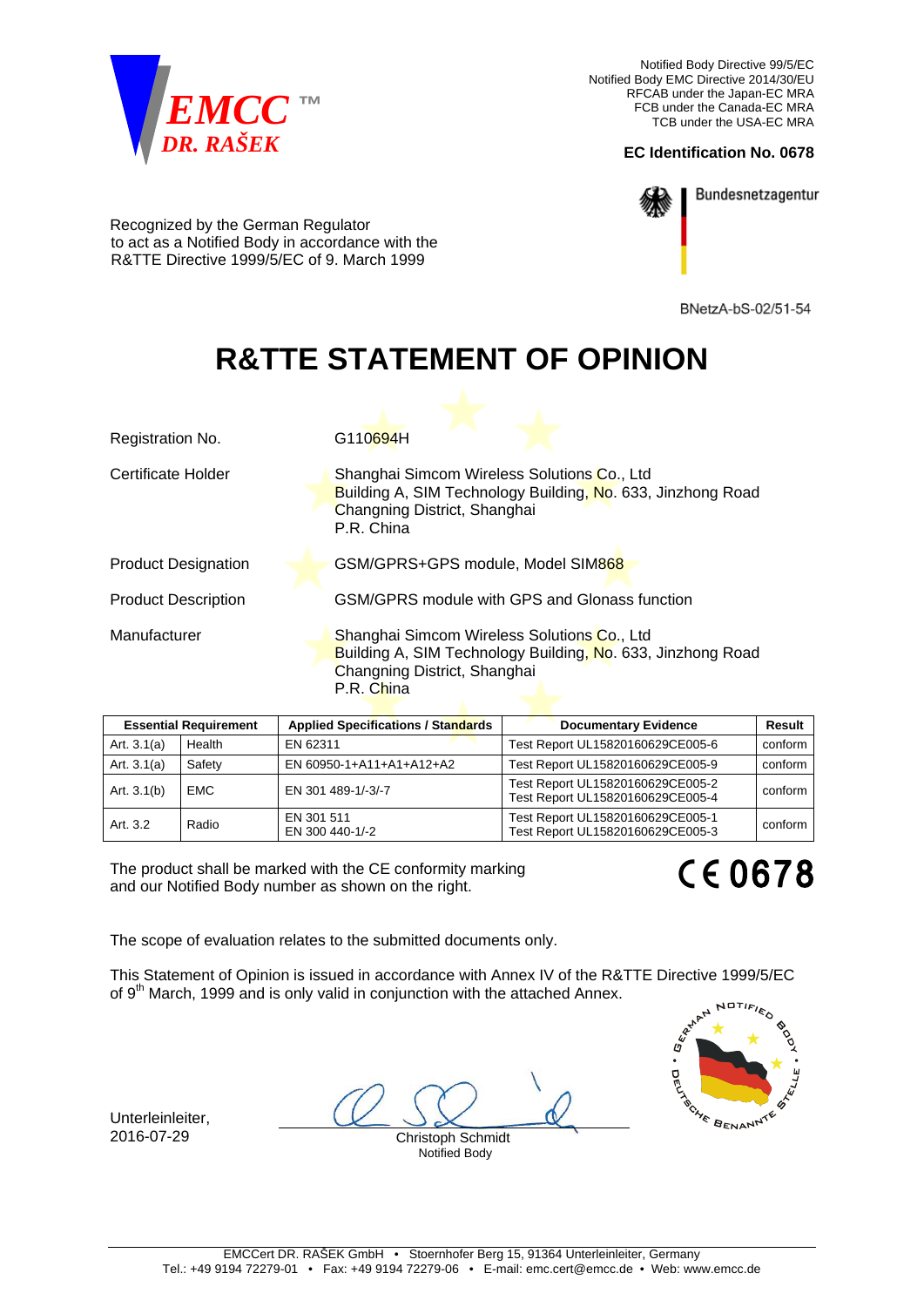## **Technical Details**

| Frequency Range:       | GSM900 / DCS1800<br>1575.42 MHz (GPS)<br>1591 - 1615 MHz (Glonass) |
|------------------------|--------------------------------------------------------------------|
| <b>Transmit Power:</b> | 2 W (GSM) / 1 W (DCS)                                              |
| Modulation Type:       | GMSK (GSM)<br>BPSK (GPS, Glonass)                                  |
| Hardware Version:      | V1.02                                                              |
| Software Version:      | SIM800 R14.18                                                      |